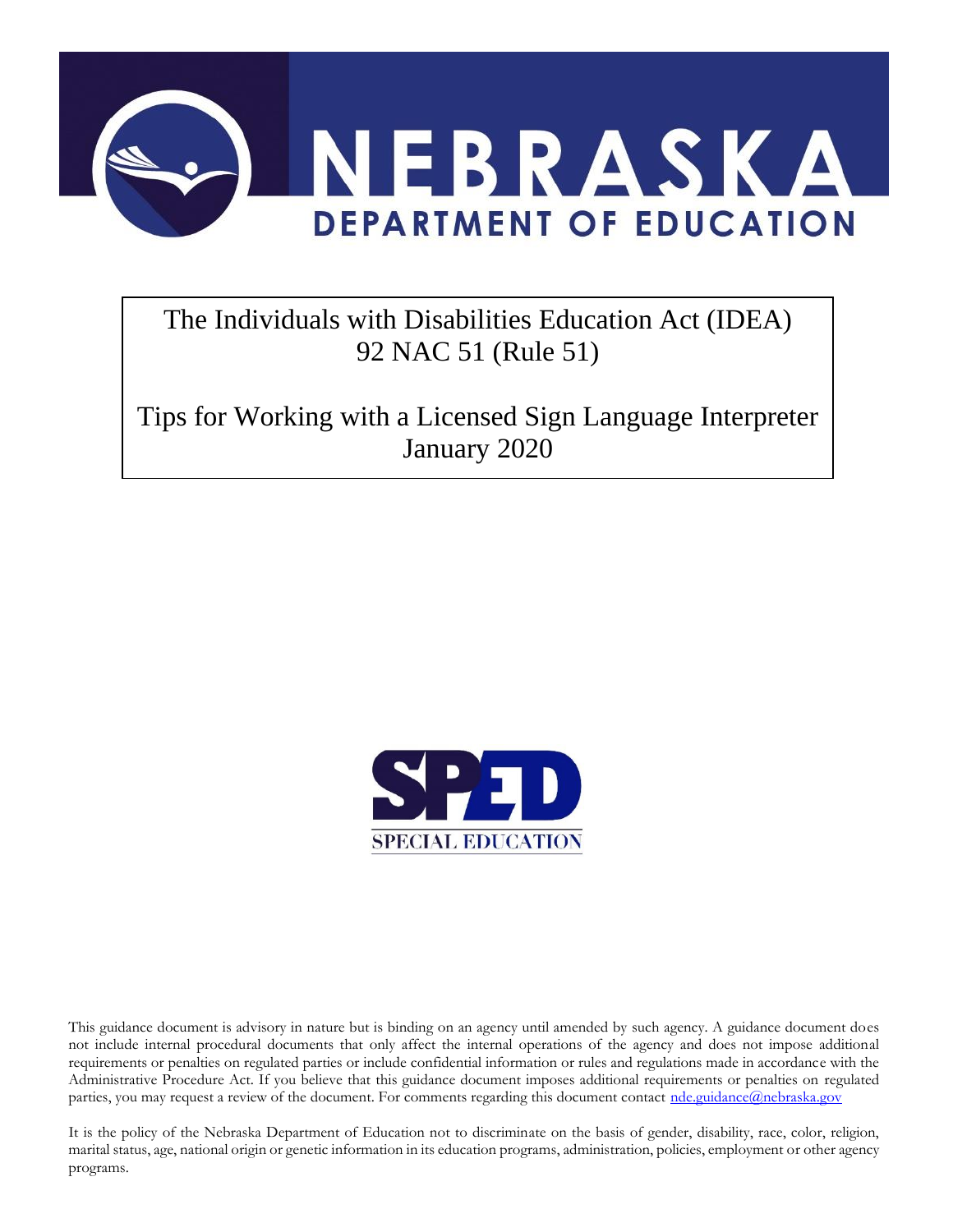# **Table of Contents**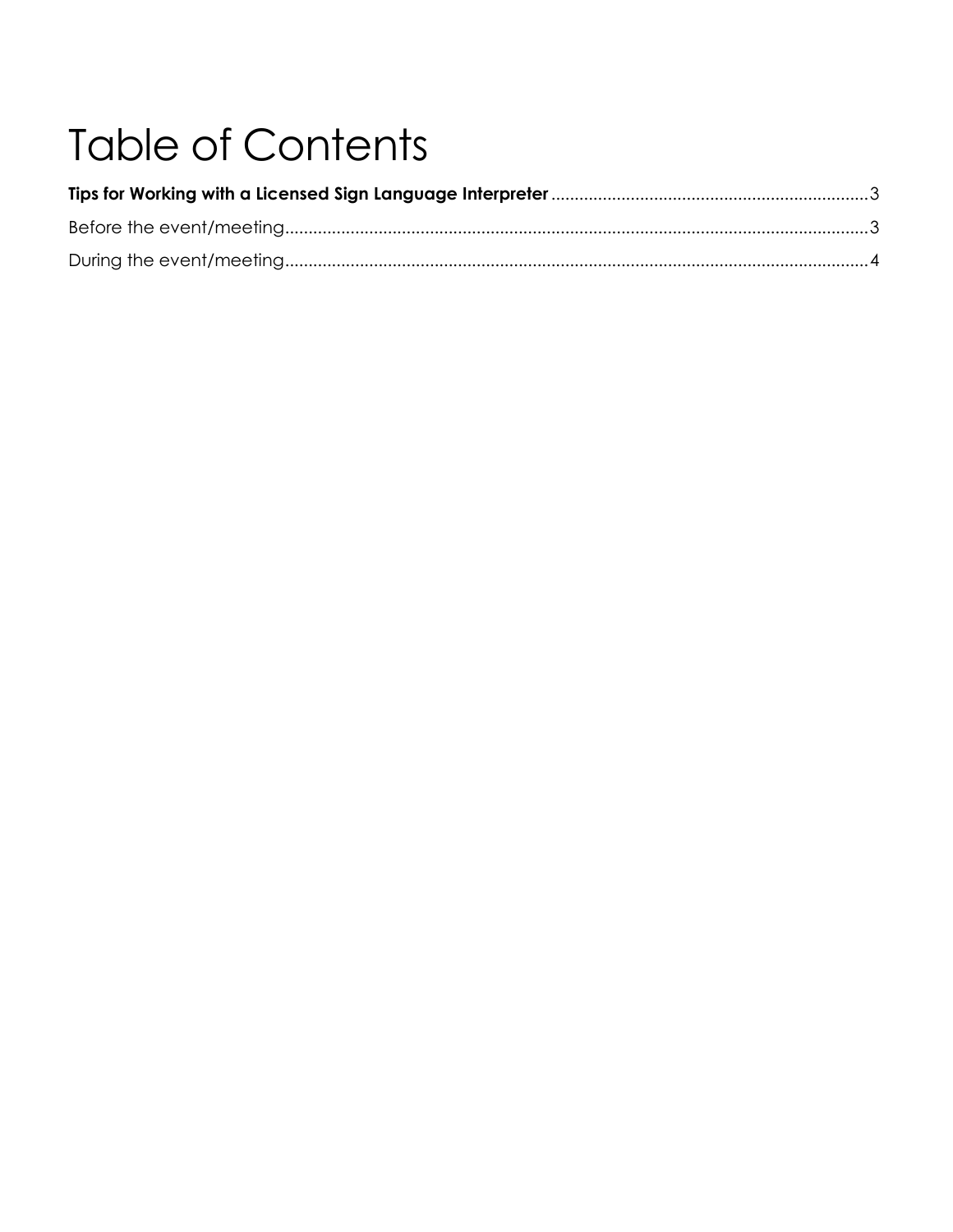## **Tips for Working with a Licensed Sign Language Interpreter**

Many times school districts are working with Licensed Sign Language Interpreters for meetings, conferences, and events that individuals who are deaf or hard of hearing are attending, without much guidance on how to accomplish this. The following list is guidance to assist districts with the process of working with sign language interpreters. Note, this is not educational sign language interpreters that are serving students who are deaf or hard of hearing though the IEP/IFSP process.

• For licensed sign language interpreters, the district would need to contact a licensed sign language interpreter directly or contact an agency that has sign language interpreters on staff. A list of licensed interpreters and agencies that provide licensed interpreters can be found on the Nebraska Commission for the Deaf/Hard of Hearing (NCDHH) website, [https://ncdhh.nebraska.gov/referral](https://ncdhh.nebraska.gov/referral-service/find-an-interpreter)[service/find-an-interpreter](https://ncdhh.nebraska.gov/referral-service/find-an-interpreter) 

#### *Before the event/meeting:*

- Ask the individual who is deaf or hard of hearing what type of interpreter they prefer (for example: American Sign Language, Signed Exact English, tactile sign language for deaf-blind, using combination with lip reading, would they like a sign language interpreter for certain situations ).
- Provide the interpreter, whenever possible, with any written materials ahead of time so that they can review vocabulary and clarify any technical terms, acronyms, and/or jargon.
- If possible, meet the interpreter beforehand so you both have the opportunity to clarify any possible language issues.
- Allow the interpreter and the individual who is deaf or hard of hearing to guide you in setting up the room to maximize communication (seating arrangements, lighting, etc.).
- Usually, the interpreter will sit or stand beside the speaker so that the person who is deaf or hard of hearing can access communication from both the speaker and interpreter.
- Remember that the individual who is deaf or hard of hearing may have trouble hearing you if there are other people talking, (i.e. any kind of group situation or meeting). So, if you need to discuss something specific with the person who is deaf or hard of hearing, it might be better to speak with them alone in a quiet office, rather than where there are other people talking.